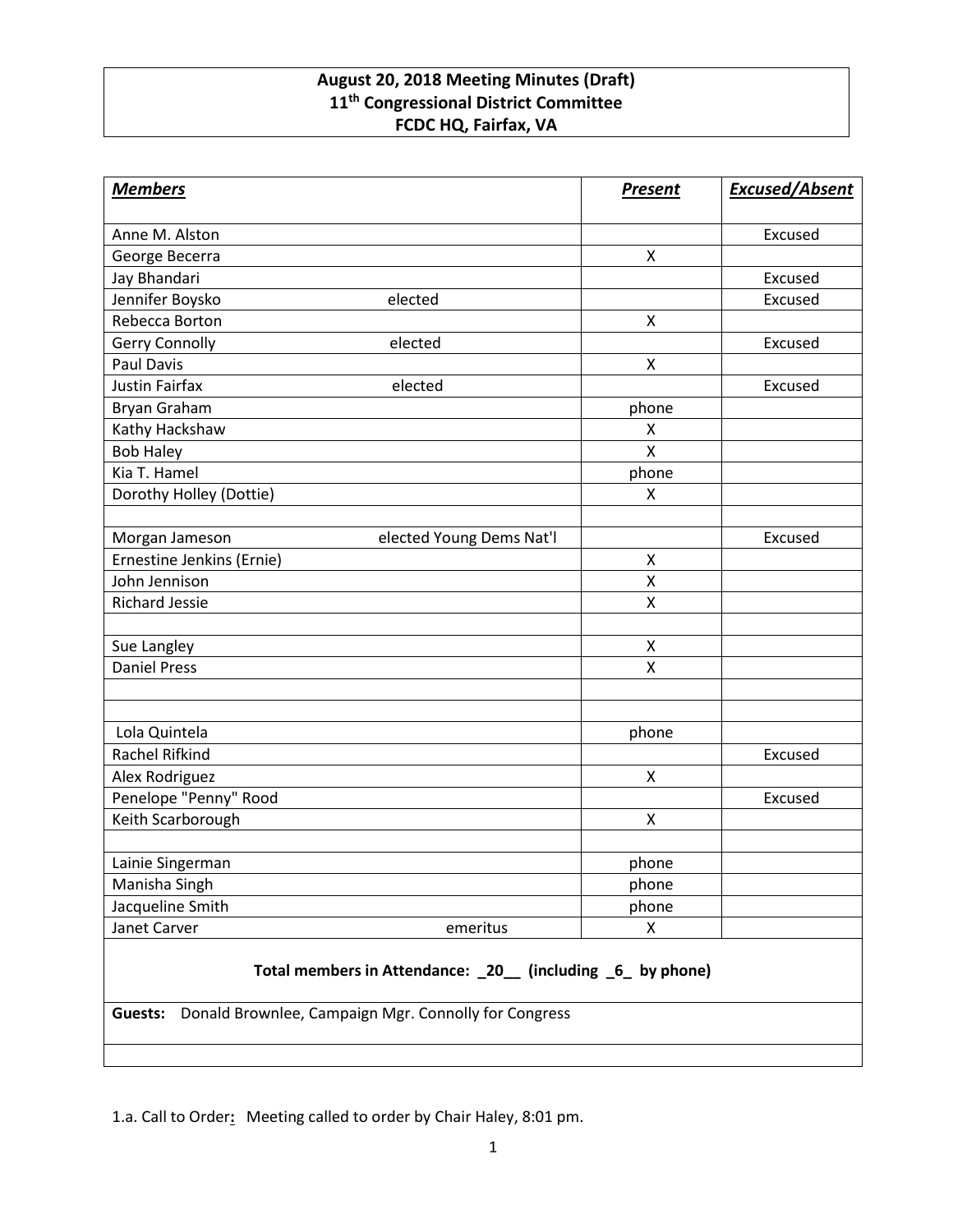1.b Roll Call: Jennison

2. Guest Introductions - Donald gave update on campaign, signs, Herndon campaign office open FRs & debate (9/16 @ Sherwood Ctr.)

- 3.a. Motion to Approve Agenda Motion by \_Dan\_\_ 2nd by \_\_Ernie\_\_ Discussion: none Vote: \_\_\_unanimous\_\_
- 3.b. Approval of Minutes. July 16, 2018 11th CD meeting @ FCDC HQ Combined Motion by Dan 2nd by Rebecca Discussion: corrections by \_\_\_\_\_\_\_\_\_\_\_\_\_ Vote: \_\_unanimous
- 4. Treasurer's Report Bob for Rachel -Rifkind email as of: 5/21/2018 Federal account \$3,516.08 Non-federal account \$4,008.02 Motion for report to be filed by Rachel. Accepted. No vote required.
- 5. Chair's Report Haley
	- Kaine/Connolly sign purchase all paid multi-jurisdiction effort
- Halfway to St. Patty's
- Diwali
- Retreat @ Farmville Moten museum working group on party plan changes re: "constituent groups" DPVA vis á vis campaigns
- DPVA central 9/8 in Richmond
- 6. Vice Chairs' Reports -

Fairfax - Sue: - Signs distribution

- PWCo Ernie: PWCo next mtg. on 8/23/18 @ Kelly Bldg.
	- Jenkins Crab Feast 9/8 @ VFW
	- 9/21 Kaine FR @ Old Hickory
	- 10/3 Paul's office....?
	- School board working on date....?
	- Kaine HQ office sharing @ Maple Dell Plaza
	- Planning training for campaign workers

Communications - Lainie: BTS lit

- Canvassing
- Absentee ballots "coming along"
- 7. Jurisdiction Reports:

FfxCo - Sue: 9/16 Halfway to St. Patty's 4:30. Sue & Manisha working it - Manisha: 10/13 Diwali Festival @ NOVA COCO Ernst Ctr. 6:30-10p

 FfxCity - Kathy: - 9/16 Next meeting - Planning low key FR